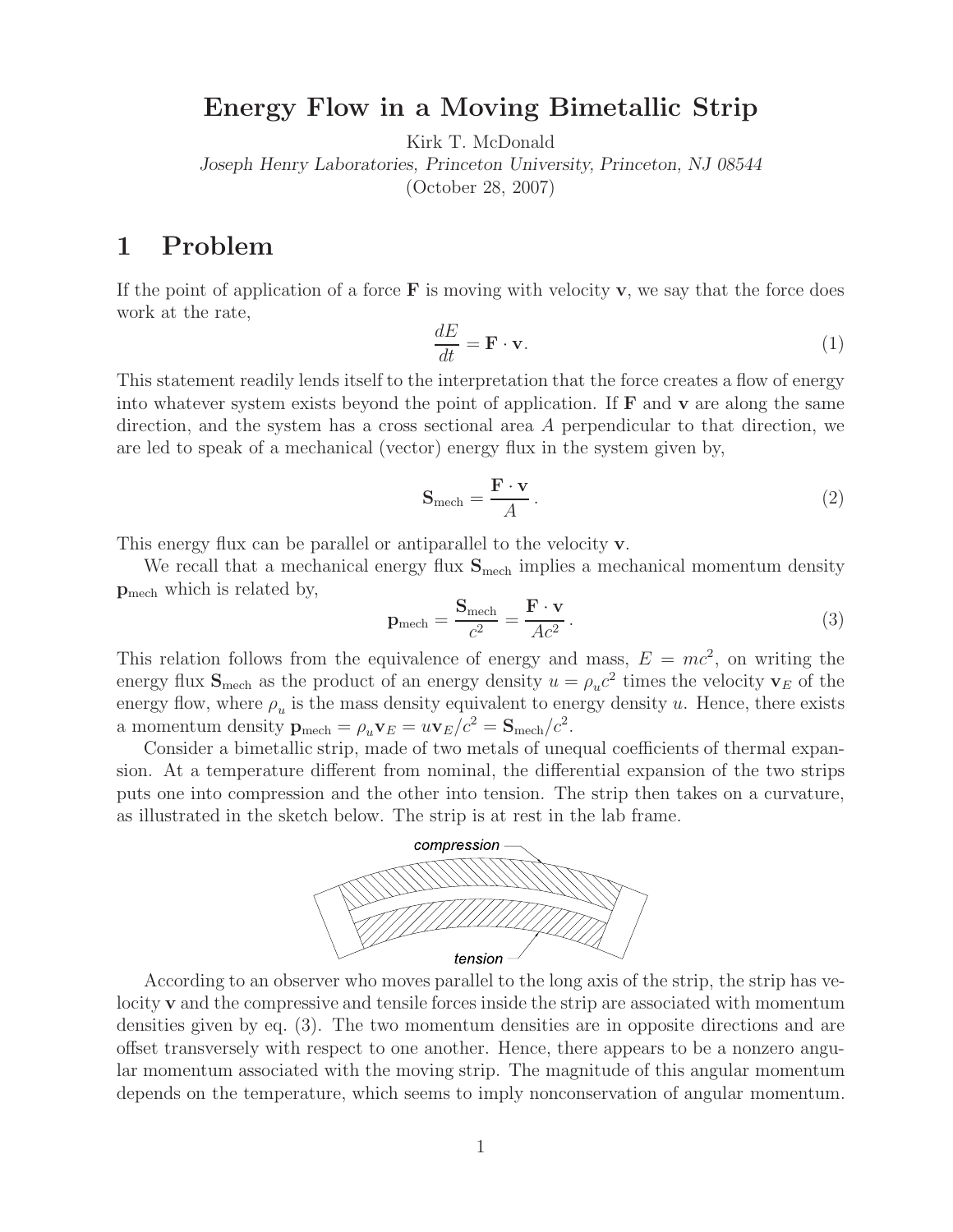The problem is to clarify whether or not the bimetallic strip possesses angular momentum, according to moving observers.

*The insights (2) and (3) of nonrelativistic mechanics can be embedded in a relativistic context via the (symmetric) mechanical energy-momentum-stress tensor of the system, which can be written as,*  $\mathbf{r}$ 

$$
\mathsf{T}^{\mu\nu}_{\text{mech}} = \left(\frac{u_{\text{mech}} \mid c\mathbf{p}_{\text{mech}}}{\mathbf{S}_{\text{mech}}/c \mid -T^{\textit{ij}}_{\text{mech}}}\right),\tag{4}
$$

*where the mechanical energy density is*  $u_{\text{mech}} = \rho_m c^2$ , the mass density is  $\rho_m$ , the speed of light is c, and  $T_{\text{mech}}^{ij}$  is the 3-dimensional mechanical stress tensor.

For example, if the velocity **v**, where  $v \ll c$ , is along the z axis (axis 3), and the only *stress in the system is due to the force*  $\mathbf{F} = F \hat{\mathbf{z}}$ *, then the energy-momentum-stress tensor in the rest frame of the system is given by,*

$$
\mathsf{T}^{\star\mu\nu} = \begin{pmatrix} \frac{\rho_m^{\star} c^2 & 0 & 0 & 0 \\ 0 & 0 & 0 & 0 \\ 0 & 0 & 0 & 0 \\ 0 & 0 & 0 & F/A \end{pmatrix}, \tag{5}
$$

where  $\rho_m^*$  *is not simply the rest mass density in the absence of the stress*  $F/A$ *, but includes* the relativistic correction  $u_{\text{elastic}}^{\star}/c^2$  where  $u_{\text{elastic}}^{\star}$  is the density of elastic energy stored in the *stressed system. In eq. (5),* F *is positive for a compressive stress and negative for a tensile stress.*

*The Lorentz transformation* L<sup>z</sup> *from the rest frame to a frame in which the system has velocity*  $v \hat{z}$  *can be expressed in tensor form as,* 

$$
L_z^{\mu\nu} = \begin{pmatrix} \gamma & 0 & 0 & \gamma\beta \\ 0 & 1 & 0 & 0 \\ 0 & 0 & 1 & 0 \\ \gamma\beta & 0 & 0 & \gamma \end{pmatrix},
$$
(6)

*where*  $\beta = v/c$ *. Hence, the energy-momentum-stress tensor in that frame is given by,* 

$$
\mathsf{T}^{\mu\nu}_{\text{mech}} = (\mathsf{L}_z \mathsf{T}^*_{\text{mech}} \mathsf{L}_z)^{\mu\nu} = \begin{pmatrix} \frac{\gamma^2 \rho_m^* c^2 + \gamma^2 \beta^2 F/A & 0 & 0 & \gamma^2 \beta (\rho_m^* c^2 + F/A)}{0 & 0 & 0} \\ 0 & 0 & 0 & 0 \\ 0 & 0 & 0 & 0 \\ \gamma^2 \beta (\rho_m^* c^2 + F/A) & 0 & 0 & \gamma^2 \beta^2 \rho_m^* c^2 + \gamma^2 F/A \end{pmatrix} . \tag{7}
$$

*The total mechanical energy flux has only a* z *component,*

$$
S_{\text{mech},z} = \gamma^2 v(\rho_m^* c^2 + F/A) \approx v(\rho_m^* c^2 + F/A),\tag{8}
$$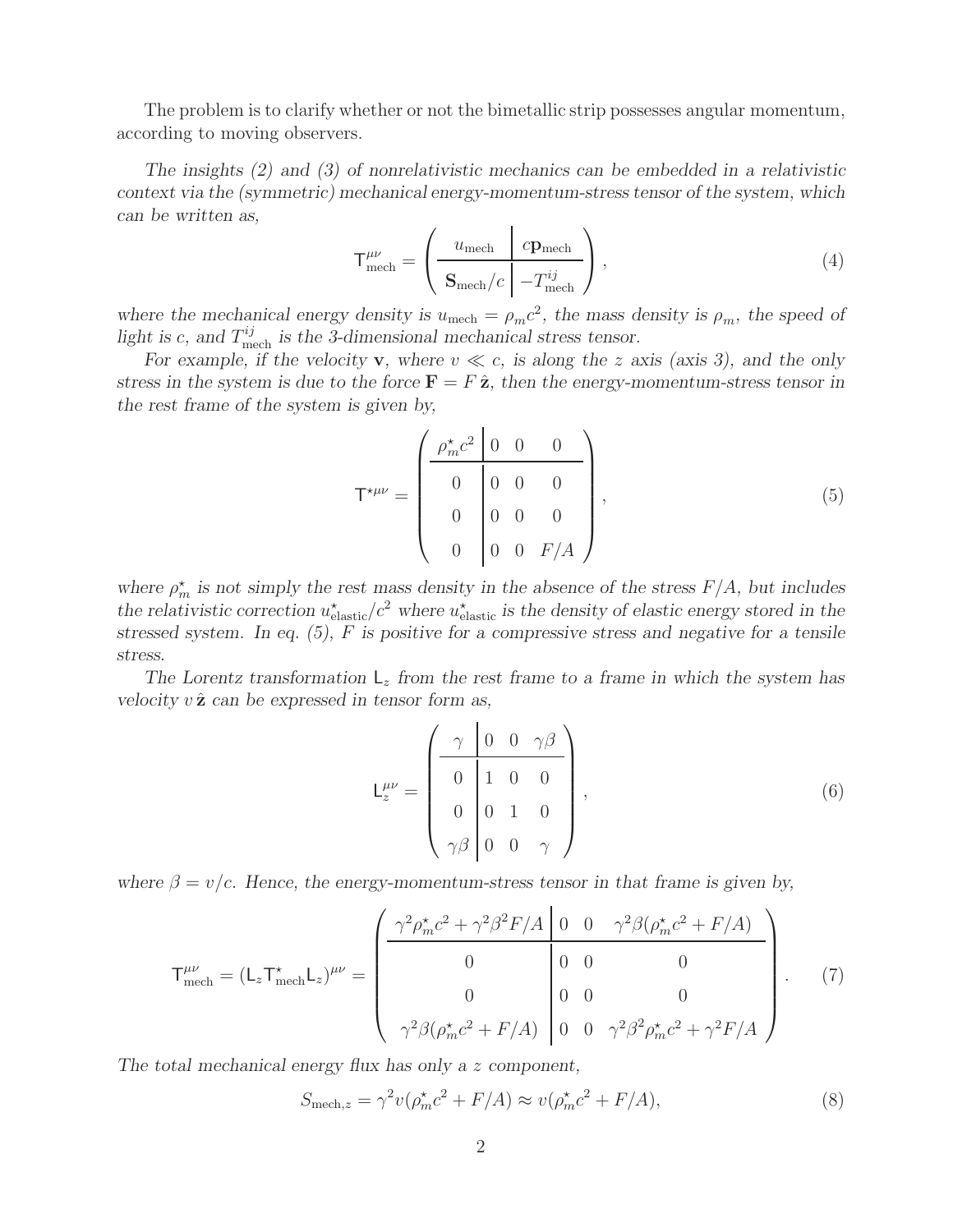where the approximation holds for  $v \ll c$ . As expected, the energy flux  $S_{\text{mech},z}$  consists of a *the transport of energy/mass density*  $\rho_m^* c^2$  *at velocity v plus the energy flux*  $Fv/A$  *associated* with the compressive or tensile force whose point of application is moving with velocity v.

## **2 Solution**

This problem illustrates aspects of the relativity of steady energy flow [1], and was inspired by the solution to problem 59 of the first edition of *Spacetime Physics* by Taylor and Wheeler [2] (but not by the problem itself).

The resolution of the apparent paradox follows from a slightly more realistic model of the stress in the bent bimetallic strip. In particular, the longitudinal stresses in a bent beam are not uniform over a cross section of the beam. The compressive stress is greatest in the region of smallest radius of curvature, and the tensile stress is greatest in the region of largest radius of curvature. There may or may not be a radius at which the stress is zero, but such is assumed in the sketch below.



The thickness of the tensile region in the upper strip is equal to that of the compressive region in the lower strip. The energy fluxes and momentum densities in these two regions imply an angular momentum whose sense is counterclockwise in the sketch. Similarly, the thickness of the compressive region in the upper strip is equal to that of the tensile region in the lower strip. The energy fluxes and momentum densities in these two regions imply an angular momentum whose sense is clockwise in the sketch. Since the stress in the upper strip is predominantly compressive, while that in the lower strip is largely tensile, the thickness of the second pair of regions greater than that of the first pair. The moment arm is, however, greater for the first pair than for the second pair, such that the angular momenta associated with the two pairs of regions are equal and opposite.

The total angular momentum of the system is zero according to all observers.

#### **3 Comments**

This problem illustrates the consistency of the notion that stress in a moving body is associated with an internal energy flux and an internal momentum density. Yet, one can question to what extent this energy flux is "real", since there is no net energy/mass transfer.

Furthermore, we cannot identify a well-defined velocity  $\mathbf{v}_E$  of the energy flow, since no energy is actually flowing relative to the body itself.

A more formal statement of this difficulty is that the energy density component  $T^{00}$  of the energy-momentum-stress tensor and the momentum density components  $T^{0i}$ ,  $i = 1, 2, 3$